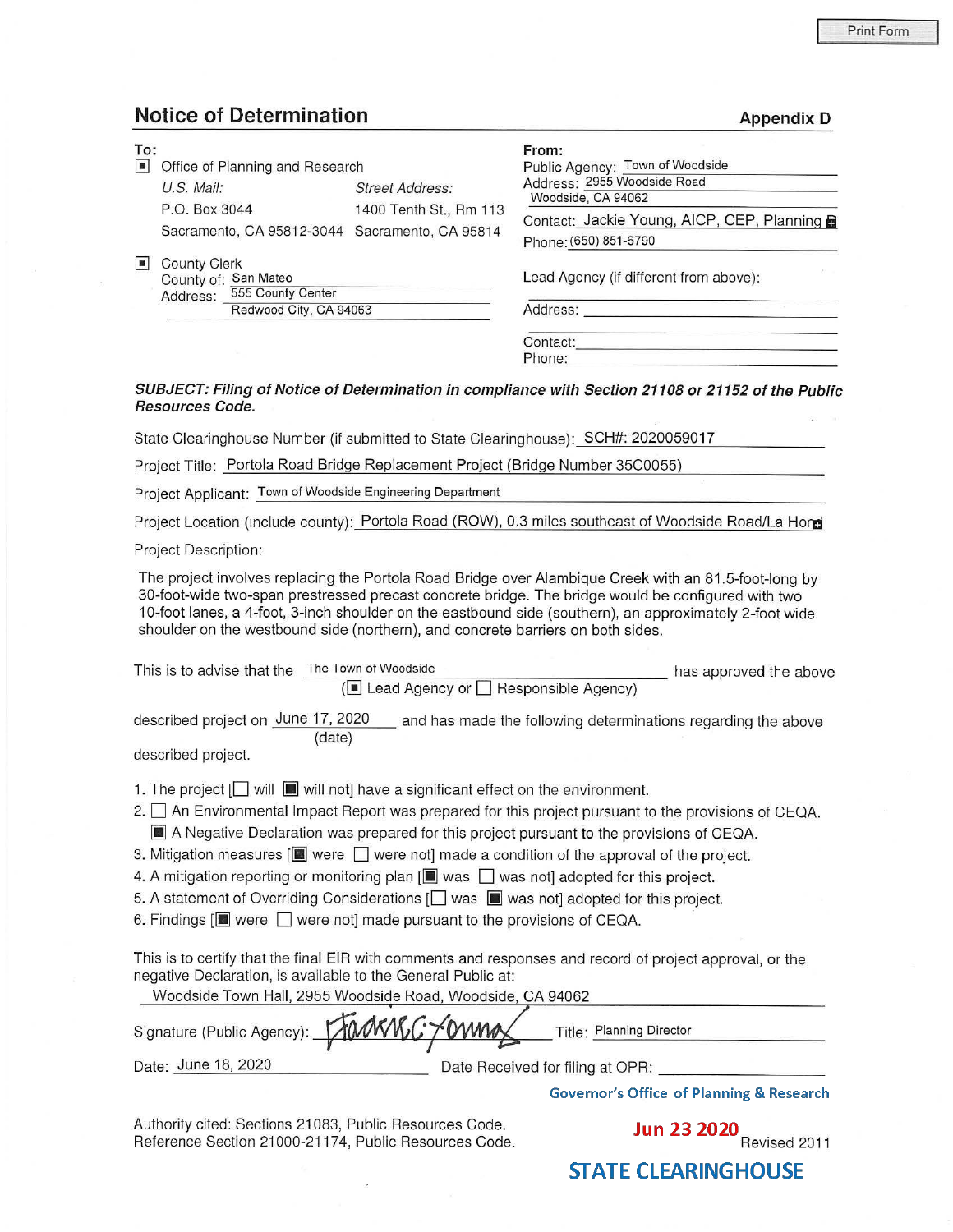| <b>TOWN OF WOODSIDE</b><br>P.O. BOX 620005<br>WOODSIDE, CA 94062                                                           | <b>WELLS FARGU BANK, NA</b><br>WHISKY HILL ROAD OFFICE<br>WOODSIDE, CA 94062<br>11-4288/1210             | 37639<br>CHECK NO.                    |
|----------------------------------------------------------------------------------------------------------------------------|----------------------------------------------------------------------------------------------------------|---------------------------------------|
| TWO THOUSAND FOUR HUNDRED FIFTY-SIX AND 75 / 100<br>Pay:<br>To the order of:                                               | Date<br>6/23/2020                                                                                        | Details on back<br>Amount<br>2,456.75 |
| San Mateo County Clerk Recorder<br><b>Attn: Special Services</b><br>555 County Center, 1st Floor<br>Redwood City, CA 94063 | <b>VOID AFTER SIX MONTHS</b><br><b>CHECKS OVER \$5000 REQUIRE TWO SIGNATURES</b><br>AUTHORIZED SIGNATURE | Sec<br>F                              |
| #037639# #121042882#6732192130#                                                                                            |                                                                                                          |                                       |

Vendor Number: 1285

## **TOWN OF WOODSIDE**

**Vendor Name:** San Mateo County Clerk Recorder **Check Date:** 6/23/2020 Invoice Number Date Description CEQA06.18.20 Date

6/18/2020 Portola Rd. Bridge Repl Project: Fish and G

Check Amount: 2,456.75

Amount 2,456.75

**37639**